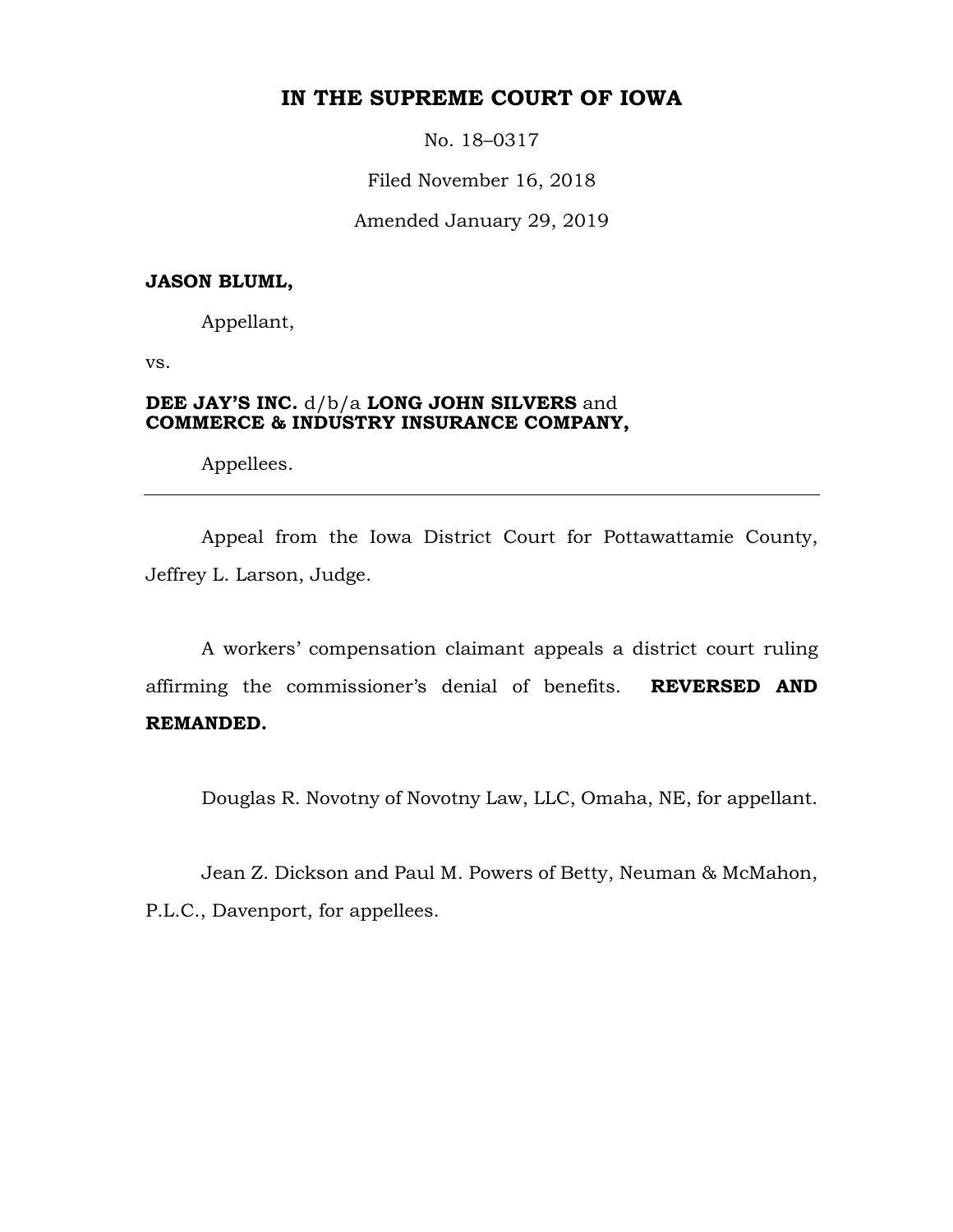#### **MANSFIELD, Justice.**

In this case, we return to the question of when an idiopathic workplace fall is compensable. We last addressed this issue nearly two decades ago.

A fast-food employee who was handling a customer order had a seizure and fell backwards directly to a ceramic tile floor. He suffered serious head injuries. The workers' compensation commissioner declined to award benefits, reasoning that idiopathic falls from a standing or walking position to a level floor do not arise out of employment under our workers' compensation law. The employee petitioned for judicial review, and the district court affirmed the commissioner for the same reasons.

On appeal, we reverse. We conclude there is no blanket rule rendering certain categories of workplace idiopathic falls noncompensable, so long as the employees proves that a "condition of his [or her] employment increased the risk of injury." *Koehler Elec. v. Wills*, 608 N.W.2d 1, 5 (Iowa 2000). Because the commissioner incorrectly treated a factual issue as a legal matter, we remand for further agency proceedings.

### **I. Facts and Procedural History.**

Jason Bluml is a high school graduate who has worked a number of supervisor jobs in fast-food restaurants. In approximately 2007, Bluml began to have seizures. In one instance, Bluml experienced a seizure while driving, which resulted in a crash into a house. Bluml was prescribed antiseizure medicine. In the months leading up to February 2012, Bluml had not been taking his antiseizure medication regularly and also had some issues with alcohol abuse.

On February 15, 2012, Bluml—then 38 years old—was working at a Long John Silver's in Council Bluffs as shift manager. Bluml had called in late for work that evening because he was not feeling well. About two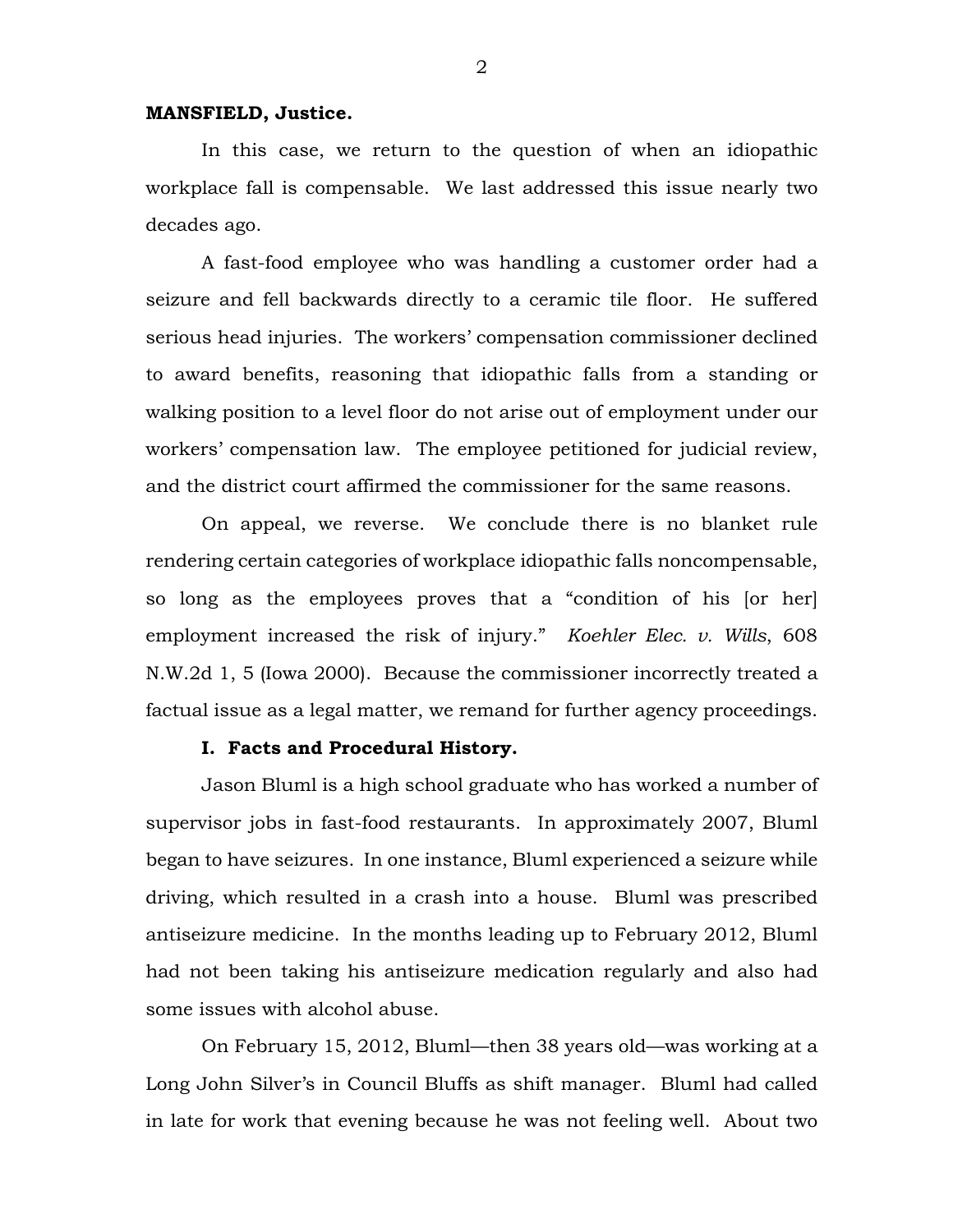hours into his shift, Bluml was working behind the customer counter. According to witnesses, Bluml experienced a full-body seizure. He fell straight backward onto the ceramic tile floor of the restaurant, striking the back of his head. Witnesses heard Bluml's head hit the tile floor. In addition to seeing blood on the floor, they saw nearby a paper bag containing a customer order that Bluml apparently had in his hand when he fell. Bluml was taken to the emergency room where he was found to have an acute subarachnoid hemorrhage and required intubation.

Bluml was transferred to the University of Nebraska Medical Center for further care. On February 18, doctors performed a left decompressive craniectomy. On March 12, Bluml began a course of rehabilitation for his brain injuries. On June 6, he underwent a left-sided cranioplasty. Following his release, Bluml went to work in the fast-food business again, although he still has significant cognitive impairments, especially with reading, memory, and judgment. Bluml presently works as a cook rather than as a manager. He continues to suffer from seizures and to struggle with alcohol abuse.

On February 7, 2014, Bluml filed a petition for arbitration before the Iowa Workers' Compensation Commission, seeking workers compensation benefits from Dee Jays Inc. d/b/a Long John Silvers, the employer, and Commerce & Industry Insurance Company, the carrier, relating to the February 15, 2012 incident. The case went to hearing, and on January 13, 2016, the deputy commissioner issued his arbitration decision.

In that decision, the deputy ruled that Bluml had failed to carry his burden of proof that he had sustained an injury that arose out of and in the course of employment. The deputy noted that Bluml had suffered an idiopathic fall, i.e., a fall due to a personal condition, and concluded, "[T]he

3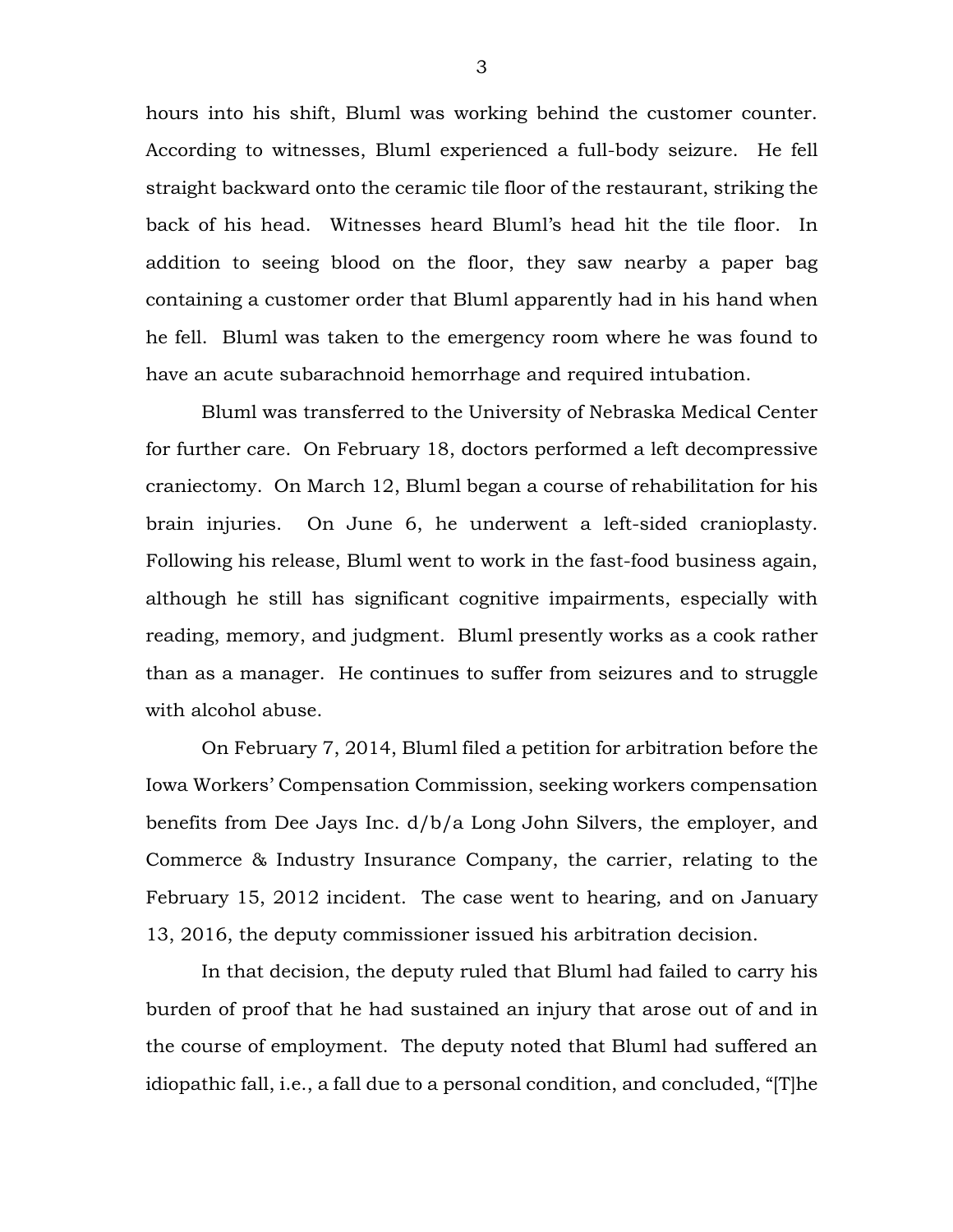law appears clear that idiopathic falls to level surfaces are not compensable under Iowa law."

Bluml appealed to the commissioner. On July 20, 2017, the commissioner affirmed the deputy. The commissioner observed, "There is no real dispute that the injuries sustained by claimant were rendered more serious because claimant's fall occurred on a ceramic tile floor inside defendant-employer's restaurant." He commented that a minority rule "hold[s] that idiopathic falls on a level floor are compensable when the hardness of the floor affects the severity of the injury," whereas a majority of jurisdictions

hold that idiopathic falls on a level floor are not compensable regardless of the hardness of the floor on the theory that a floor presents a risk or a hazard encountered everywhere and that such risks and hazards presented by a level floor are the same risks which confront all members of the public.

The commissioner acknowledged that the issue appears to be one of "first impression" in Iowa. Ultimately, the commissioner found "the authority and the arguments presented by defendants in support of the majority rule on this issue are more persuasive."

On August 16, Bluml petitioned for judicial review in the Iowa District Court for Pottawattamie County. On January 25, 2015, the district court affirmed the commissioner's decision, after discussing much of the same caselaw cited by the commissioner and agreeing with the commissioner's "interpretation of the applicable law." Bluml appealed, and we retained the appeal.

# **II. Standard of Review.**

The question here is whether an idiopathic fall is compensable because it "aris[es] out of . . . employment." Iowa Code § 85.3(1) (2011). We will review the commissioner's legal interpretation of this section for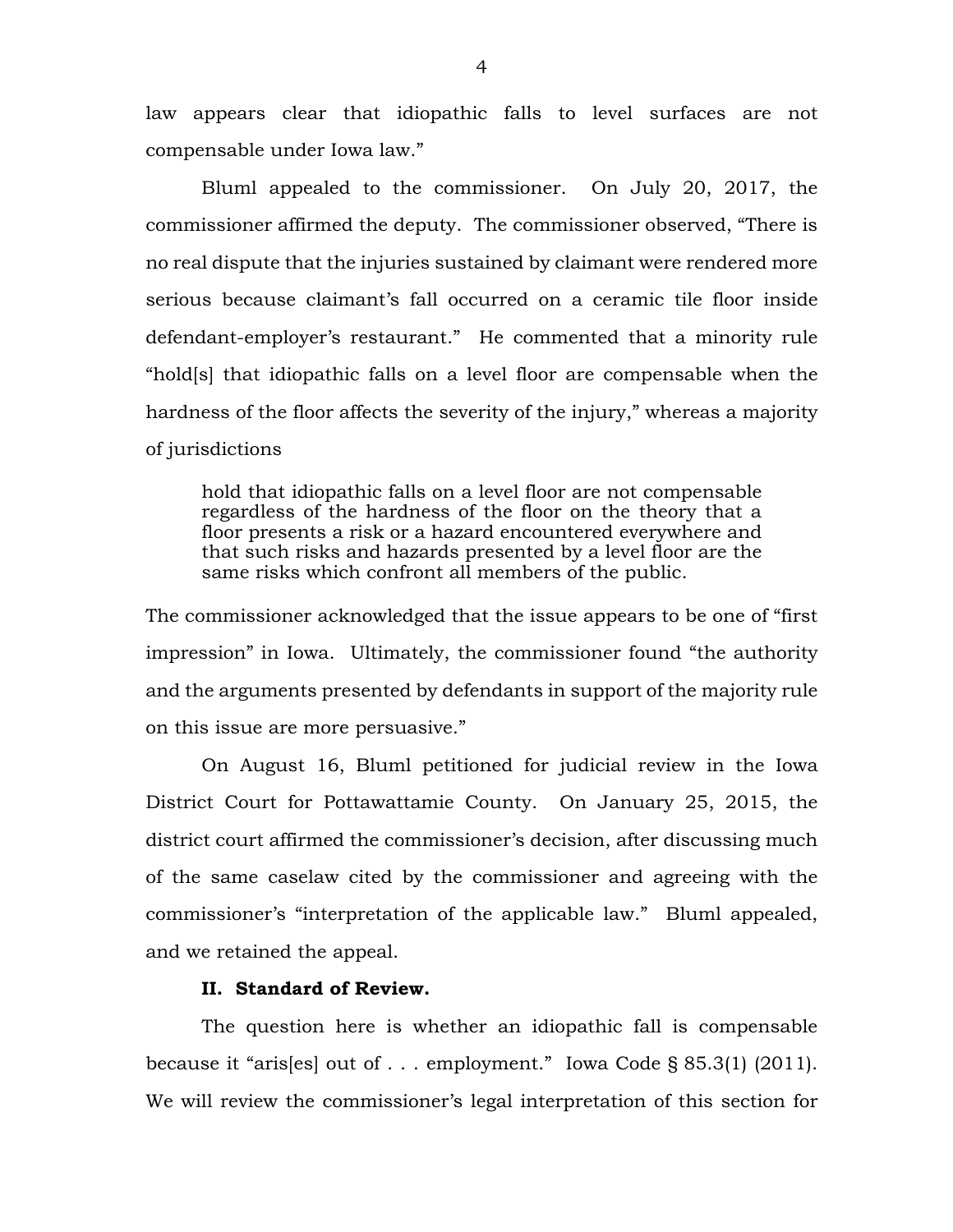errors at law. *See* Iowa Code § 17A.19(10)(*c*). "In recent years, we have repeatedly declined to give deference to the commissioner's interpretations of various provisions of chapter 85." *Iowa Ins. Inst. v. Core Group of Iowa Ass'n for Justice*, 867 N.W.2d 58, 65 (Iowa 2015). The language at issue is not technical or within the special expertise of the commissioner. *See Renda v. Iowa Civil Rights Comm'n* 784 N.W.2d 8, 13–14 (Iowa 2010). Indeed, we have previously held that this phrase should be interpreted de novo by our court on administrative review. *Xenia Rural Water Dist. v. Vegors*, 786 N.W.2d 250, 253 (Iowa 2010). However, we accept the commissioner's factual findings when supported by substantial evidence. *See* Iowa Code § 17A.19(10)(*f*).

#### **III. Analysis.**

It is not disputed that this case involves an idiopathic fall. Bluml fell on February 15, 2012, because he had a seizure. The seizure was unrelated to Bluml's work. In fact, Bluml had a history of seizures, and it was happenstance that this seizure occurred while Bluml was working.

**A. Idiopathic Falls and the Increased-Risk Standard.** Although the parties and the commissioner devote considerable attention to nonprecedential, unpublished opinions of the court of appeals, we will focus on the published opinions. The only published precedent in Iowa on idiopathic falls is *Koehler Electric*, 608 N.W.2d 1. There the claimant fell from a ladder to a cement floor while wiring a customer's air conditioning unit. *Id.* at 2. The claimant sustained serious head and shoulder injuries. *Id.* Yet, the claimant appeared to be unconscious when he fell, and it was determined that the cause of the fall was alcohol withdrawal. *Id.* The commissioner nonetheless awarded workers' compensation benefits, reasoning that the claimant's "employment or working environment placed him in a position that increased the effects of his fall." *Id.* at 2–3.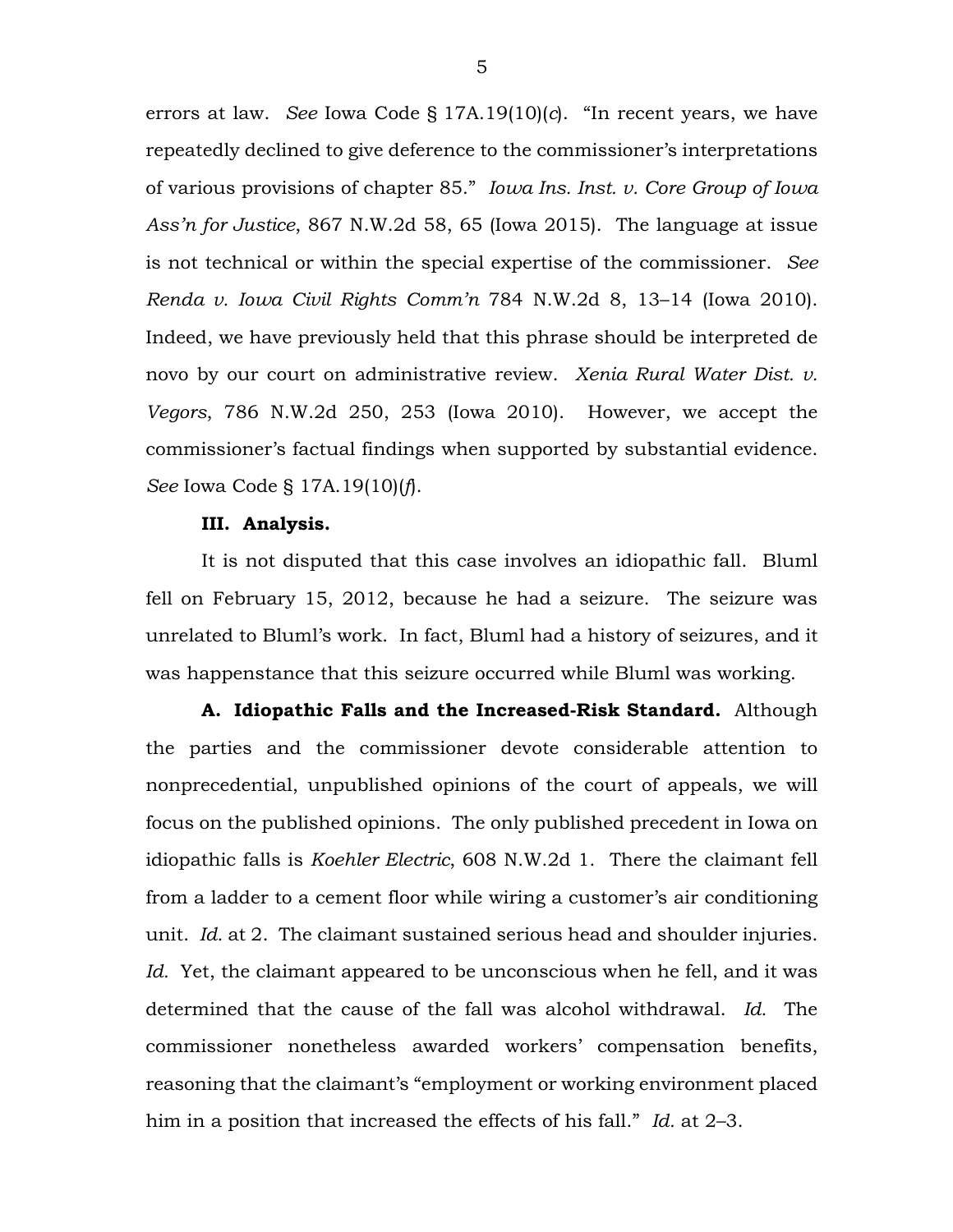On appeal, we sustained the award. *Id*. at 5. First, we noted that we had not previously addressed the compensability of idiopathic falls. *Id*. at 4. We acknowledged that "[g]enerally injuries resulting from risks personal to the claimant are not compensable." *Id*. Yet we noted an exception to this rule, where "an employee . . . is placed in a position that aggravates the effects of an idiopathic fall, such as a height." *Id.*

We then invoked what is known as the increased-risk rule. We held that to recover for an idiopathic fall, the claimant needed only prove "that a condition of his employment increased the risk of injury." *Id*. at 5. In other words, the claimant did not need to prove "the precise injuries that were caused by the workplace condition, such as the elevation from which the claimant fell." *Id*.

Additionally, we found that no expert testimony was needed in the particular case "because the fact finder could conclude based on common experience that the risk of injury is greater when one falls from a height of four to five feet onto a concrete floor than when one falls on level ground." *Id*.

The ultimate question, of course, is whether the claimant has suffered an injury "arising out of and in the course of the employment." Iowa Code § 85.3(1). The increased-risk test that we relied upon in *Koehler Electric* is an interpretation of that phrase. 1 Arthur Larson et al., *Larson's Workers Compensation Law* § 3.01, at 3-4 (2018) [hereafter Larson]. It is "the prevalent test in the United States today." *Id*. § 3.03, at 3-5.

We have used that test in other cases. For example, in *Miedema v. Dial Corp*., we held that a back injury suffered by an employee while using the restroom at work did not arise out of employment because the employee "fail[ed] to establish that use of [the] restroom exposed him to any increased risk of injury." 551 N.W.2d 309, 311 (Iowa 1996). In *Meyer*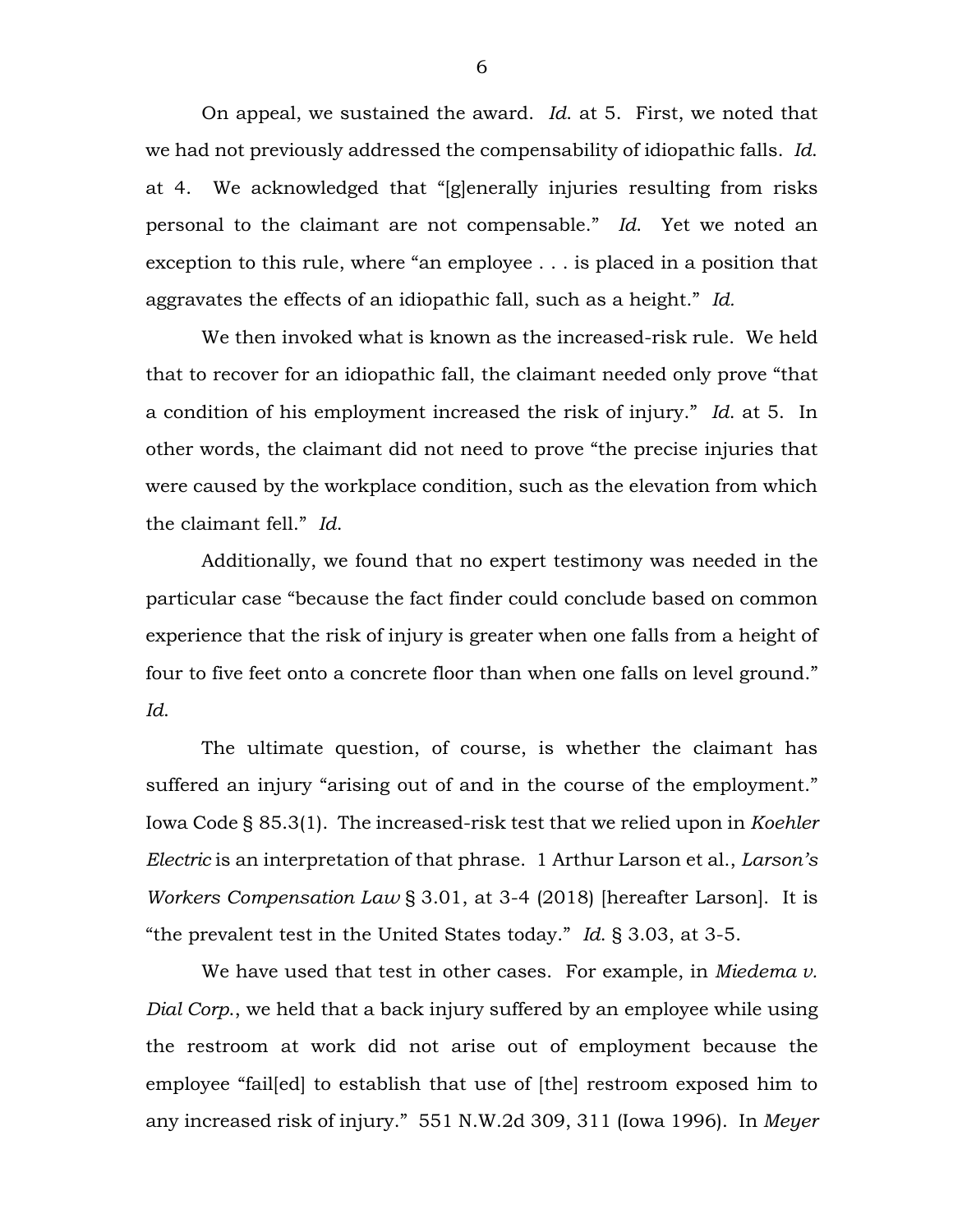*v. IBP, Inc.*, we held that an employee who developed carpal tunnel syndrome while working in a slaughterhouse had a compensable injury. 710 N.W.2d 213, 225 (Iowa 2006). Citing *Koehler Electric*, we observed,

[I]f the injury manifested during [the claimant's] first *minute* of popping tongues as an IBP employee, it still would have arisen out of his employment because his job duties with IBP, as shown by the record, increased the risk that [carpal tunnel](https://1.next.westlaw.com/Link/Document/FullText?entityType=disease&entityId=Ic8ede3c4475411db9765f9243f53508a&originationContext=document&transitionType=DocumentItem&contextData=(sc.Default))  [syndrome](https://1.next.westlaw.com/Link/Document/FullText?entityType=disease&entityId=Ic8ede3c4475411db9765f9243f53508a&originationContext=document&transitionType=DocumentItem&contextData=(sc.Default)) would manifest.

*Id*.

However, in *Lakeside Casino v. Blue*, we confronted a case where the claimant, a cocktail server, had injured her ankle while stumbling on stairs. 743 N.W.2d 169, 171 (Iowa 2007). We discussed *Miedema* and *Meyer* but not *Koehler Electric*. *Id*. at 174, 175 n.3. We said that subject to "limited exceptions," we had previously "abandoned" or "discarded" the increased-risk test in favor of the actual-risk test. *Id*. at 174–75, 177 n.7. Although we disavowed the positional-risk doctrine, which is a third test, we held in *Lakeside Casino* that the employee's claim was compensable under the actual-risk doctrine. *Id*. at 176–77. We explained,

Blue injured her ankle when she stumbled as she was walking down stairs. It was not disputed that these stairs were a condition existing in her workplace. Moreover, it is a matter of common knowledge that stairs pose an actual risk of stumbling or falling when traversing them, similar to the risk posed by going up and down ladders. Although Blue did not stumble due to any particular defect in or condition of the stairs, it is not necessary under Iowa case law that the stairs in Blue's workplace be more dangerous than a typical set of steps. In addition, it matters not that she stumbled through her own inattention. Blue's misstep was causally related to the fact that she was walking on stairs, and therefore, the Commissioner rationally concluded her injury arose out of her employment.

*Id*. at 177 (footnote omitted).

*Lakeside Casino* did not involve an idiopathic fall, *i.e*., a fall due to the employee's personal condition. Rather, the claimant "tripped when she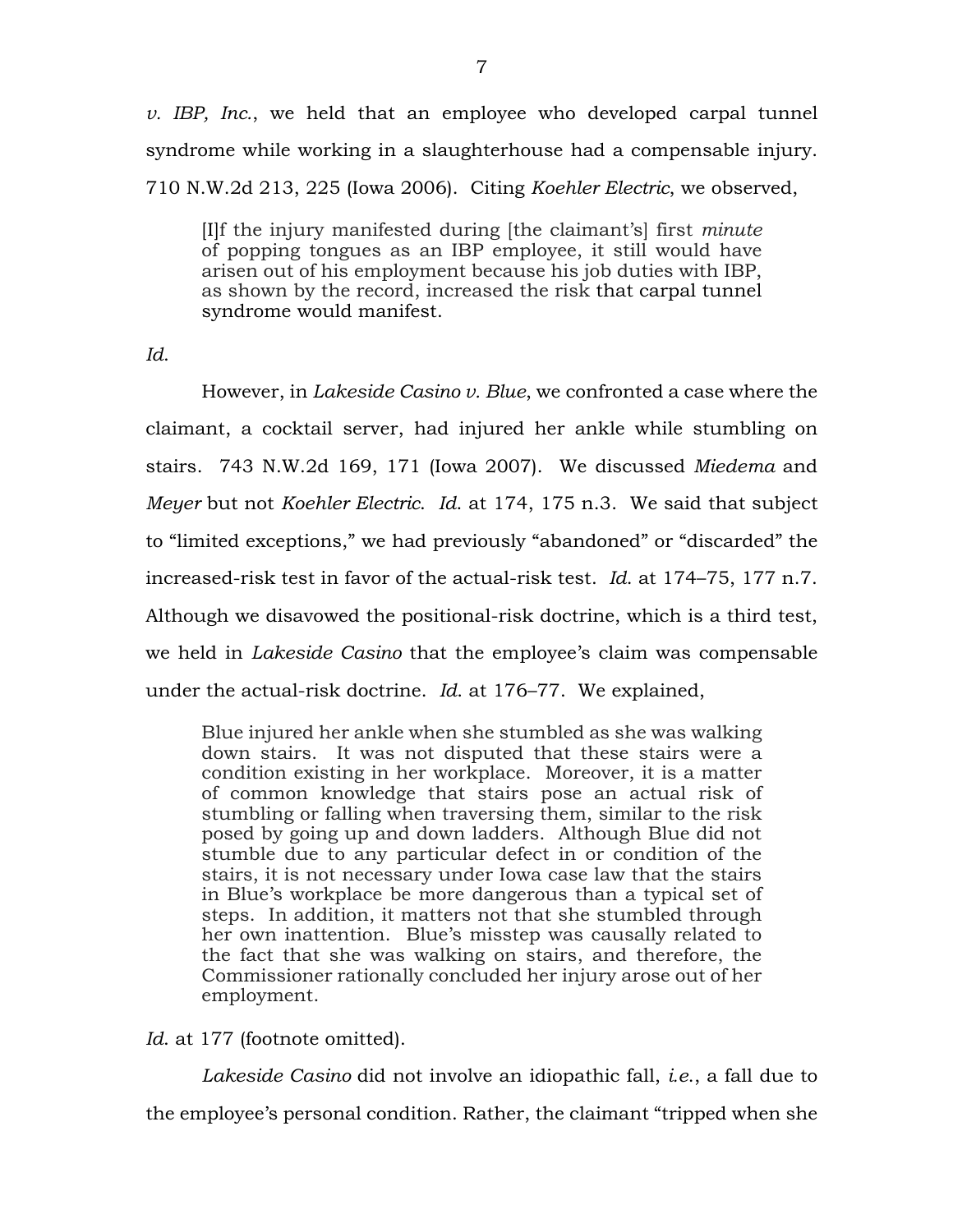lost her footing on the stairs." *Id*. We do not believe *Blue* intended to overrule the legal standards set forth in *Koehler Electric* for idiopathic falls. Notably, Larson generally prefers the actual-risk rule over the increasedrisk rule, but not for idiopathic falls. Larson § 3.04, at 3-6; *id*. § 9.01[1], at 9-2 to 9-3. He finds that idiopathic falls present a "basically different" question from unexplained falls and there is "general agreement" that they are subject to the "increased danger," i.e., increased-risk, rule. *Id*. § 9.01[1], at 9-2 to 9-3. Larson explains,

The idiopathic-fall cases begin as personal-risk cases. There is therefore ample reason to assign the resulting loss to the employee personally. . . . To shift the loss in the idiopathicfall cases to the employment, then, it is reasonable to require a showing of at least some substantial employment contribution to the harm.

Id. § 9.01<sup>[4]</sup>[b], at 9-8. In Larson's view, the law "rightly requires that the employment contribute something to the risk, before pronouncing the injury one arising out of the employment." *Id*. at 9-9.

**B. A Legal or a Factual Determination?** Having said that, in this case the deputy, the commissioner, and the district court all concluded *as a matter of law* that idiopathic falls onto level floors are not compensable. The deputy stated, "[I]diopathic falls (falls due to personal conditions) onto level surfaces are generally not held compensable." He concluded that "the law appears clear that idiopathic falls to level surfaces are not compensable under Iowa law." Likewise, the commissioner agreed that "an idiopathic fall on a level floor generally is not compensable," and found "the authority and the arguments presented by defendants in support of the majority rule . . . more persuasive than the authority and arguments presented by claimant in support of the minority rule." The district court canvassed the same legal authorities and found "the commissioner did not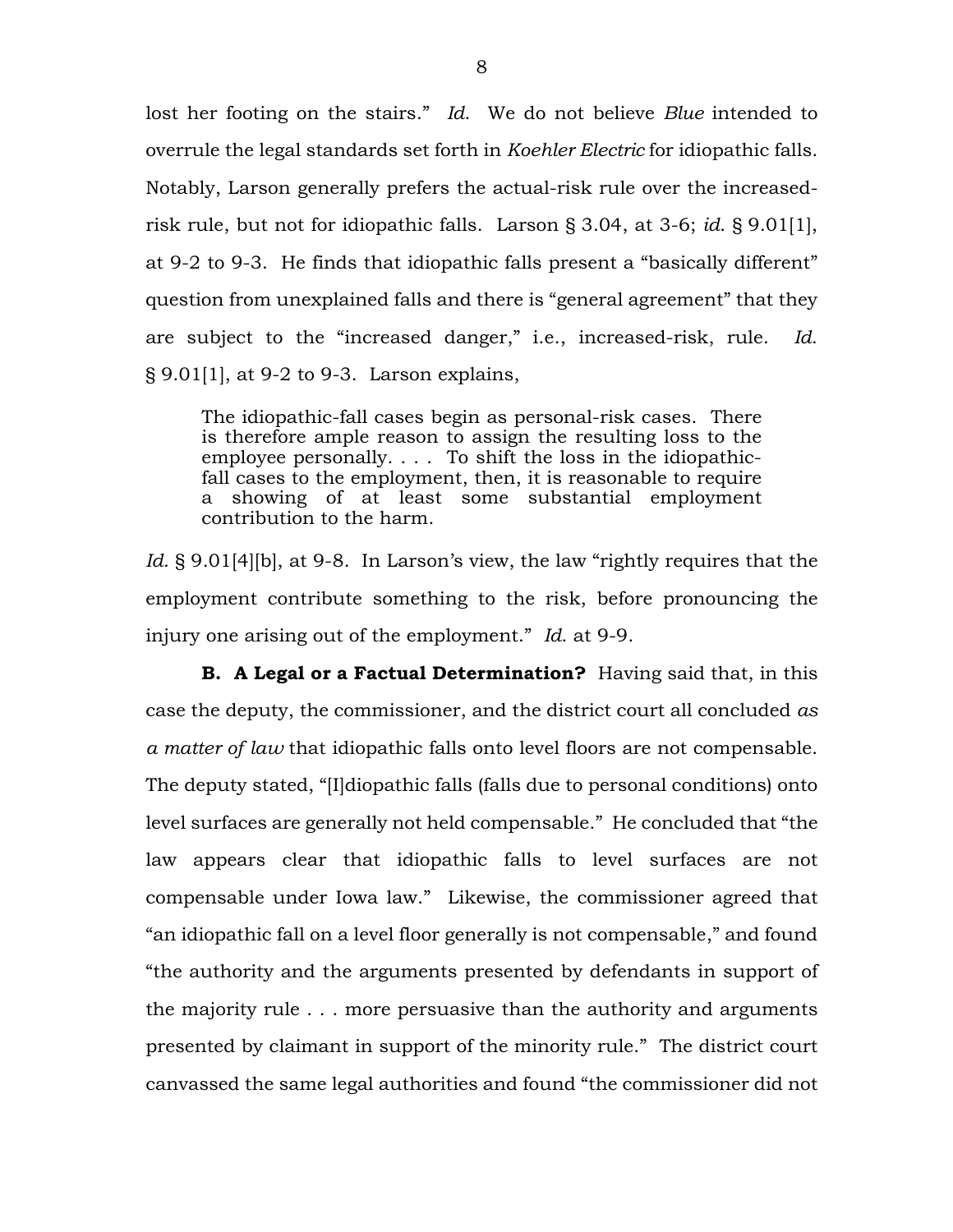erroneously interpret the law when he determined Mr. Bluml's injury did not arise out of his employment."

We are not persuaded this approach is correct. Logically, whether the condition of a floor, just like any other workplace condition, posed an increased risk of injury should be determined factually, rather than predetermined by some legal "rule." Our *Koehler Electric* decision required only that "the employment must contribute to the *hazard* of the fall." 608 N.W.2d at 5. It did not foreclose the possibility that an especially hard floor could amount to such a hazard. *See id*.

True, Larson points out that "[a] distinct majority of jurisdictions . . . have denied compensation in level-fall cases." Larson § 9.01[4][a], at 9-7. Still, [a] significant minority . . . make awards for idiopathic level-floor falls

. . . ." *Id.* at 9-7 to 9-8. Larson further notes,

. . . .

One factual question that figures in a number of cases is whether, in a level-floor fall to a concrete, tile, or steel surface, the fact of hardness alone should suffice as the added employment hazard. As the list of cases on level-floor falls indicates, denials have issued in a number of instances where concrete or steel floors were present, and the fact of hardness has in some of these cases been specifically rejected as a source of increased risk. There is also respectable authority for the view that hardness in itself adds to the hazard of a level-floor fall . . . .

For whatever it is worth, the observation may be made that of the four authentic American cases supporting levelfloor awards, one involved a tile floor, two involved a concrete floor, and the fourth, although it involved a wood floor, employed with the greatest caution the term "hard floor" at every point, leaving the impression that the hardness of the floor was an integral part of the risk.

*Id.* § 9.01[4][e], at 9-12 to 9-13 (footnotes omitted).

The fact that a majority of appellate decisions have not allowed recovery for idiopathic falls regardless of the hardness of the floor gives us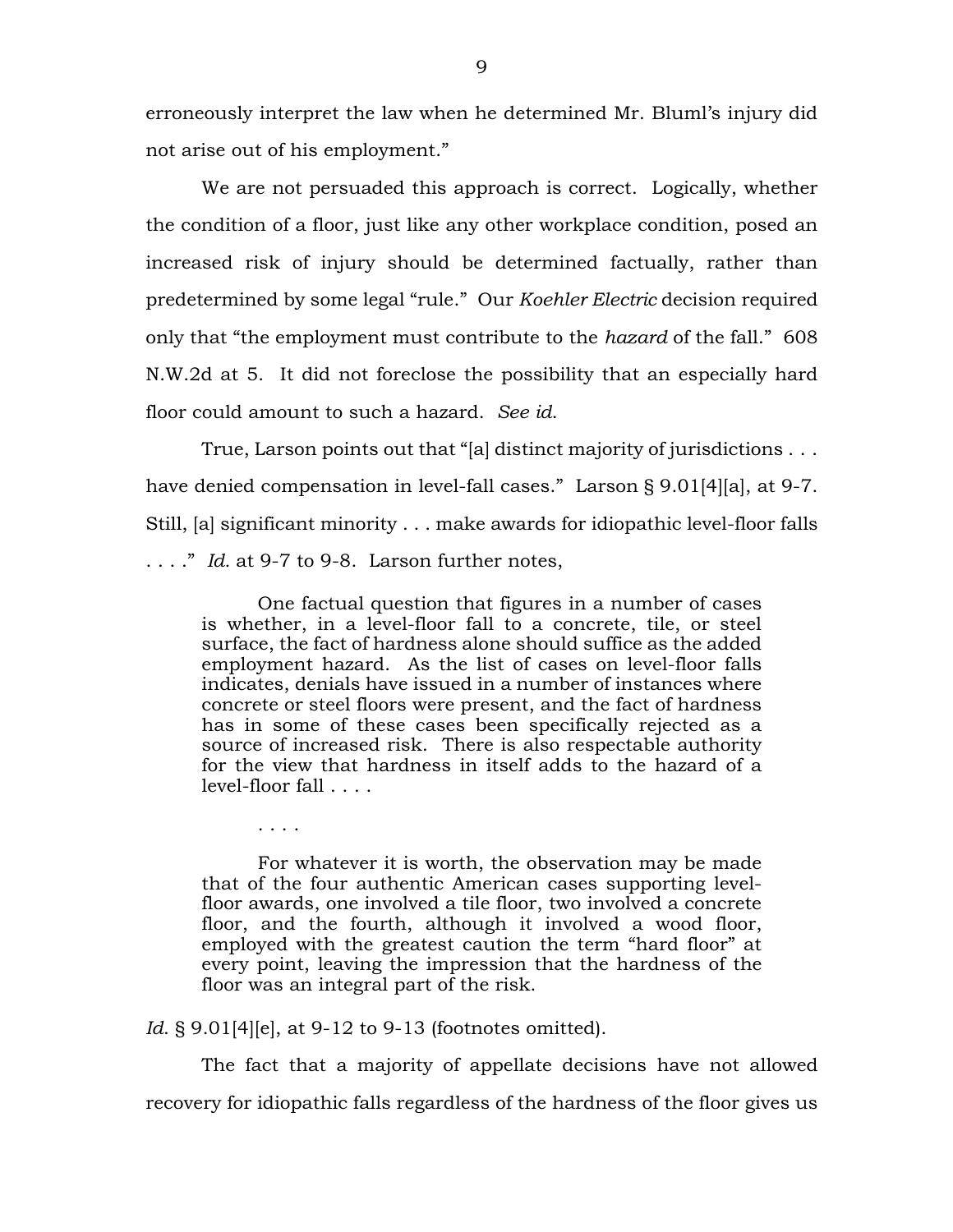some pause. But it is helpful to delve into the decisions that espouse this majority position. In *Evans v. Hara's, Inc*., the Idaho Supreme Court found that a worker's idiopathic fall onto a cement fall was not compensable, reasoning,

A fall onto a level surface precipitated by an alcohol withdrawal seizure is just as likely to happen at home, on the sidewalk, or in any other situs which a worker may frequent outside of the workplace. We therefore hold that an injury resulting from an idiopathic fall at the workplace does not arise out of employment and is not compensable under our worker's compensation system without evidence of some contribution from the workplace. In so holding, we are consistent with the majority of jurisdictions which have considered this question.

849 P.2d 934, 941 (Idaho 1993). It is true that an idiopathic fall would be just as likely to happen outside the workplace; yet, the court's opinion did not address the possibility that the surface of the floor at the place of employment increased *the risk of harm* from such a fall. *See generally id*.

In *Prince v. Industrial Commission*, the Illinois Supreme Court affirmed the industrial commission's denial of benefits for an idiopathic fall to a concrete floor. 155 N.E.2d 552, 554 (Ill. 1959). The decision was fact-based; the court affirmed the commission's factual finding as "not against the manifest weight of the evidence." *Id*. The court declined the claimant's argument that she should prevail "as a matter of law." *Id*.

*Luvaul v. A. Ray Barker Motor Co*. upheld a trial court's denial of benefits following an employee's idiopathic fall to a concrete floor. 384 P.2d 885, 890–91 (N.M. 1963). The New Mexico Supreme Court explained, "Any person who falls, if not prevented from doing so, will strike the ground or floor. That the floor at the place of employment was concrete should not, in our opinion, alter the rule applicable in the circumstances." *Id*. at 890.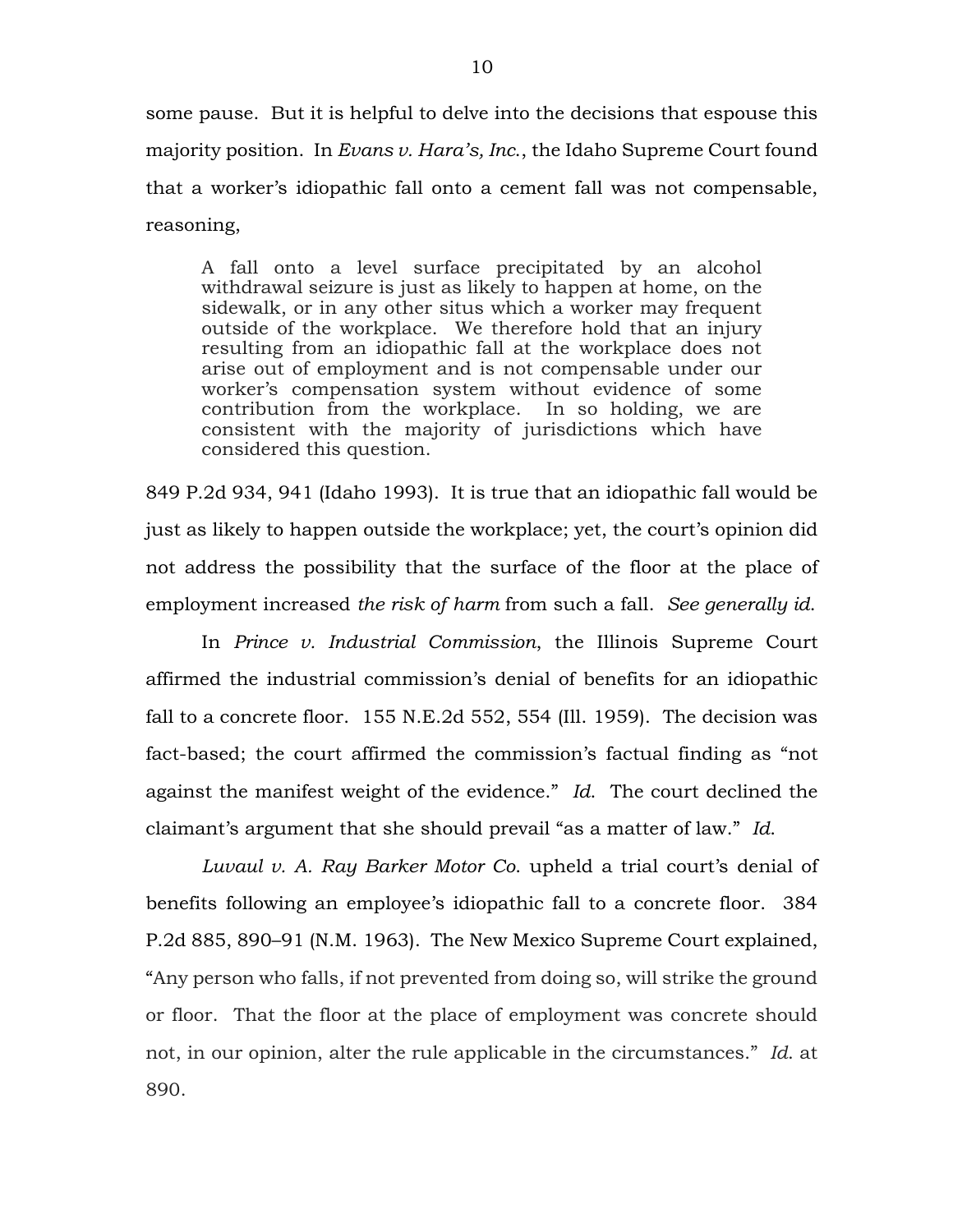*Zuchowski v. United States Rubber Co.*, seemingly like *Luvaul*, adopted a strict legal rule that idiopathic falls to level floors are not compensable. 229 A.2d 61, 66 (R.I. 1967). The Rhode Island Supreme Court elaborated,

The fact that the floor where petitioner fell was cement does not, in our opinion, supply the necessary element of special risk which would make his injuries compensable. Floors of all nature and kind are a normal and customary part of one's life be one at home or work. We do not believe that the composition of the floor in and of itself should be the determining factor as to whether there is a special risk incident present in one's employment. Such a criterion would send this court into the endless wilds of speculation.

*Id.*

In *Bagwell v. Ernest Burwell, Inc*., the South Carolina Supreme Court held that the workers' compensation commission erred in awarding benefits for the death of a worker who suffered an idiopathic fall and fell backward onto a concrete floor, causing his death. 88 S.E.2d 611, 612, 617 (S.C. 1955). Acknowledging that "[n]umerous cases can be found sustaining either view," the court decided,

We are not prepared to accept the contention that, in the absence of special condition or circumstances, a level floor in a place of employment is a hazard. Cement floors or other hard floors are as common outside industry as within it.

*Id*. at 615. Essentially, the court determined as a matter of law based on its own experience that a level, concrete floor does not pose an additional degree of risk. *See id*.

*Kraynick v. Industrial Commission*, upheld the dismissal of a claim for workers' compensation benefits following the decedent's idiopathic fall to a hard tile floor. 148 N.W.2d 668, 670–71 (Wis. 1967). Applying its own standard for idiopathic falls, under which the employee had to show that his work "require[d] him to be in a hazardous situation," the Wisconsin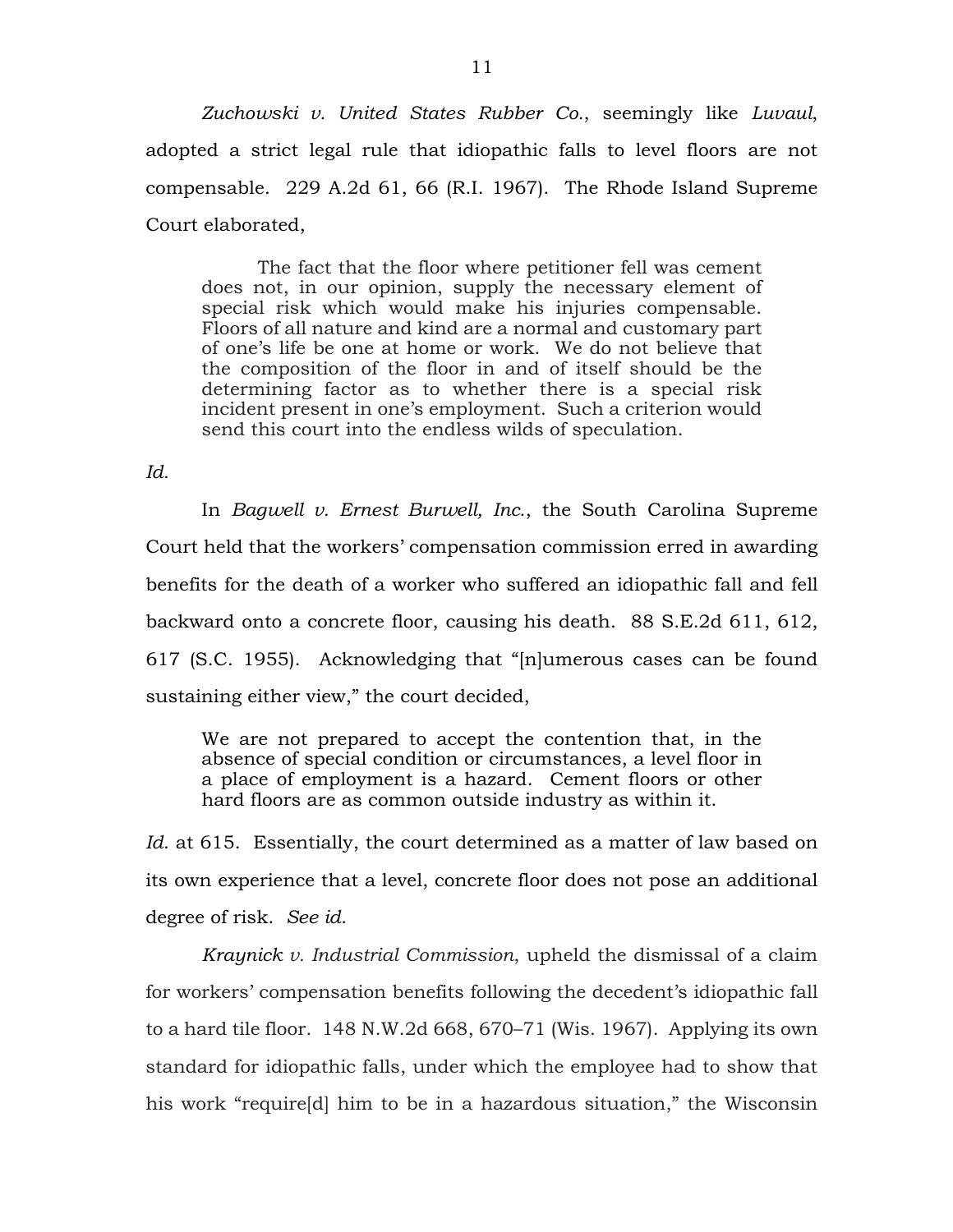Supreme Court noted that "a level surface is not an area of special danger." *Id*. at 671. The court quoted from the *Bagwell* decision approvingly. *Id*. Like *Bagwell*, this decision appears to be legally based; furthermore, the court appeared to use a legal standard—"special danger"—different from the increased-risk standard we announced in *Koehler Electric*. *See id*.

In *Gates Rubber Co. v. Industrial Commission*, the Colorado Court of Appeals reversed the compensation commission's award of benefits and found that a concrete floor did not constitute an "extra" or "special" hazard of employment. 705 P.2d 6, 7 (Colo. App. 1985). The court said, "Level concrete surfaces, such as that upon which Bigley struck his head, are encountered on sidewalks, parking lots, streets, and in one's home. Such a ubiquitous condition does not constitute a special risk of employment." *Id*. Thus, as in *Kraynick*, the court found that a concrete floor was not a "special" risk, utilizing a standard that may not have been the same as Iowa's increased-risk standard. *See id*.

*Kovatch v. A.M. General* upheld the denial of a widow's claim for benefits following a fatal idiopathic fall to a concrete floor*.* 679 N.E.2d 940, 941 (Ind. Ct. App. 1997). In a footnote, the Indiana Court of Appeals cited an earlier Indiana Supreme Court case and, without further elaboration, "reject[ed] [the employee's] contention that the hardness of the concrete floor in itself created an increased risk, thereby making his death compensable." *Id*. at 944 n.6 (citing *Pollock v. Studebaker Corp*., 105 N.E.2d 513, 513 (Ind. 1952)). The prior Indiana Supreme Court case, however, promulgated no legal rule; instead, it affirmed a denial of benefits exclusively on factual grounds. *Pollock*, 105 N.E.2d at 514. The court there said, "We cannot say . . . that the quantum of evidence was so meagre as to show that the finding does not rest upon a rational basis . . . ." *Id*. Meanwhile, a dissenter on the Indiana Supreme Court urged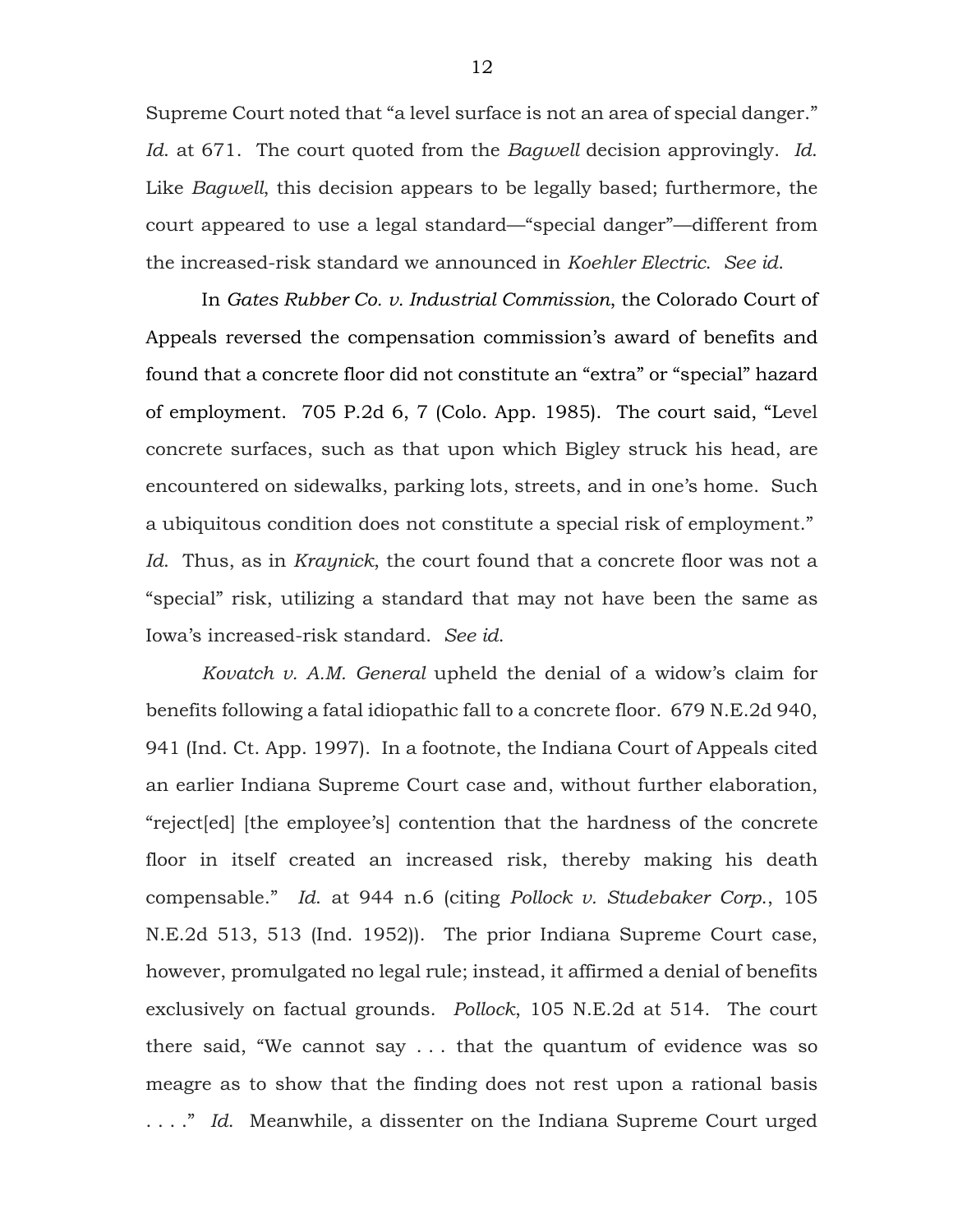the rest of the court to find for the claimant as a matter of law. *See id.* (Draper, J., dissenting).

Later, in *Burdette v. Perlman-Rocque, Co.*, the Indiana Court of Appeals again approved the denial of benefits to the estate of a worker who died of head injuries following an idiopathic fall to a concrete floor. 954 N.E.2d 925, 927–28 (Ind. Ct. App. 2011). The court there relied on *Kovatch*. *Id*. at 931, 932. Yet it also emphasized "the deferential standard of review" and the fact that the workers' compensation board had "weighed the evidence." *Id*. at 932.

In *Ledbetter v. Michigan Carton Co*., the Michigan Court of Appeals concluded,

The plaintiff's remaining argument for compensation is that the concrete or cement floor onto which the decedent fell aggravated his injury. Although we recognize that a fall onto a softer surface may have lessened the impact, we are not convinced that the composition of the floor necessarily aggravated the harm. It cannot be said with certainty that had the fall occurred at a different location, away from the employer's premises, the injuries would have been less serious.

253 N.W.2d 753, 756 (Mich. Ct. App. 1977). This appears to be the appellate court's factual finding. We might be prepared to accept such a finding if the commissioner had made it here, applying the appropriate burden of proof.

In *Harris v. Ohio Bureau of Workers' Compensation*, the Ohio Court of Appeals upheld a denial of benefits to a worker who suffered an idiopathic fall onto a concrete floor, resulting in a subdural hematoma*.*  690 N.E.2d 19, 19–20 (Ohio Ct. App. 1996). The court stated it was "compelled" to follow a prior decision of the Ohio Supreme Court. *Id*. at 20 (citing *Stanfield v. Indus. Comm'n*, 67 N.E.2d 446 (Ohio 1946) (per curiam)). The Ohio Supreme Court precedent, however, involved a worker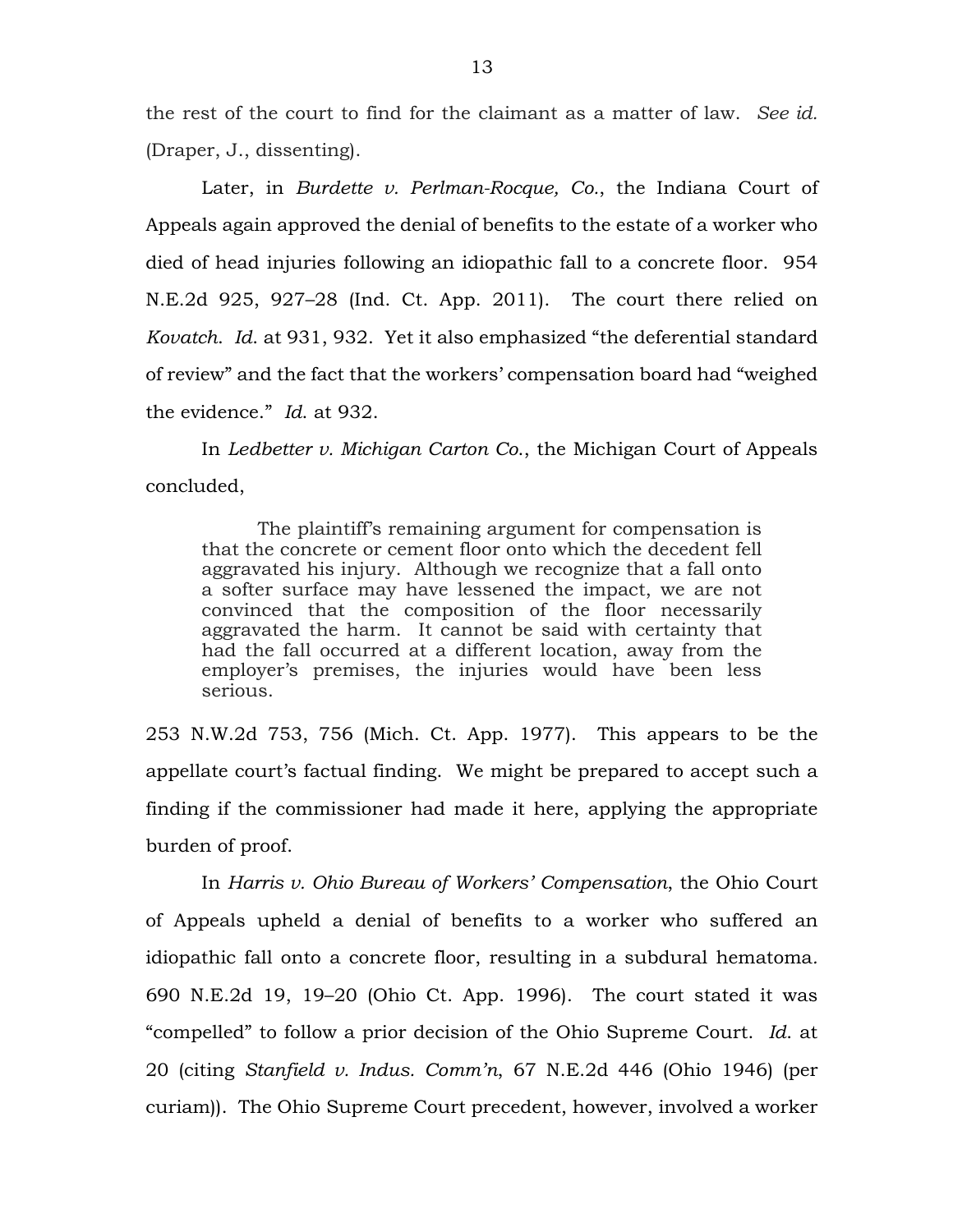who died of the heart condition that precipitated his fall, not from injuries sustained in the fall. *See Stanfield*, 67 N.E.2d at 447.

One member of the *Harris* panel dissented, observing, "I am simply not willing to hold that one who hits his head on a picnic table in a lunchroom can recover, but if he falls all the way to the floor he is out of luck." *Harris,* 690 N.E.2d at 22 (Painter, J., dissenting).

*Dugan v. Sabre International* also involved an idiopathic fall to a level floor. 39 P.3d 167, 168 (Okla. Civ. App. 2001). Without mentioning the nature of the flooring, the Oklahoma Court of Civil Appeals affirmed the workers' compensation court's denial of benefits. *Id*. at 168–70. A dissenter took issue, stating,

The issue is not whether Claimant suffered seizures but rather whether the injury arose from a risk associated with work. The incident occurred at work when he suffered a seizure, fell, *and struck his head on a concrete floor.* The injury occurred because his head hit his employer's concrete floor—*not because he had a seizure and fell.*

The concrete floor is an incident and risk of employment!

Id. at 170 (Rapp, J., dissenting).

In *Hamilton v. SAIF Corp*., the Oregon Court of Appeals sustained the workers' compensation board's determination that the injuries an employee suffered after she fainted and fell from a standing position onto a brick floor were not compensable. 302 P.3d 1184, 1185 (Or. Ct. App. 2013). The court noted,

Claimant's work environment, which required standing on a hard kitchen floor, is unlike situations where the employer has placed the worker in settings that may greatly increase the danger of injury, such as by requiring her to stand on a ladder or an elevated platform or to stand next to a dangerous object that would have caused severe injury had she fallen on it. Instead, she fell on level ground onto the floor. There was nothing special about the floor or the height from which she fell that greatly increased the danger of injury.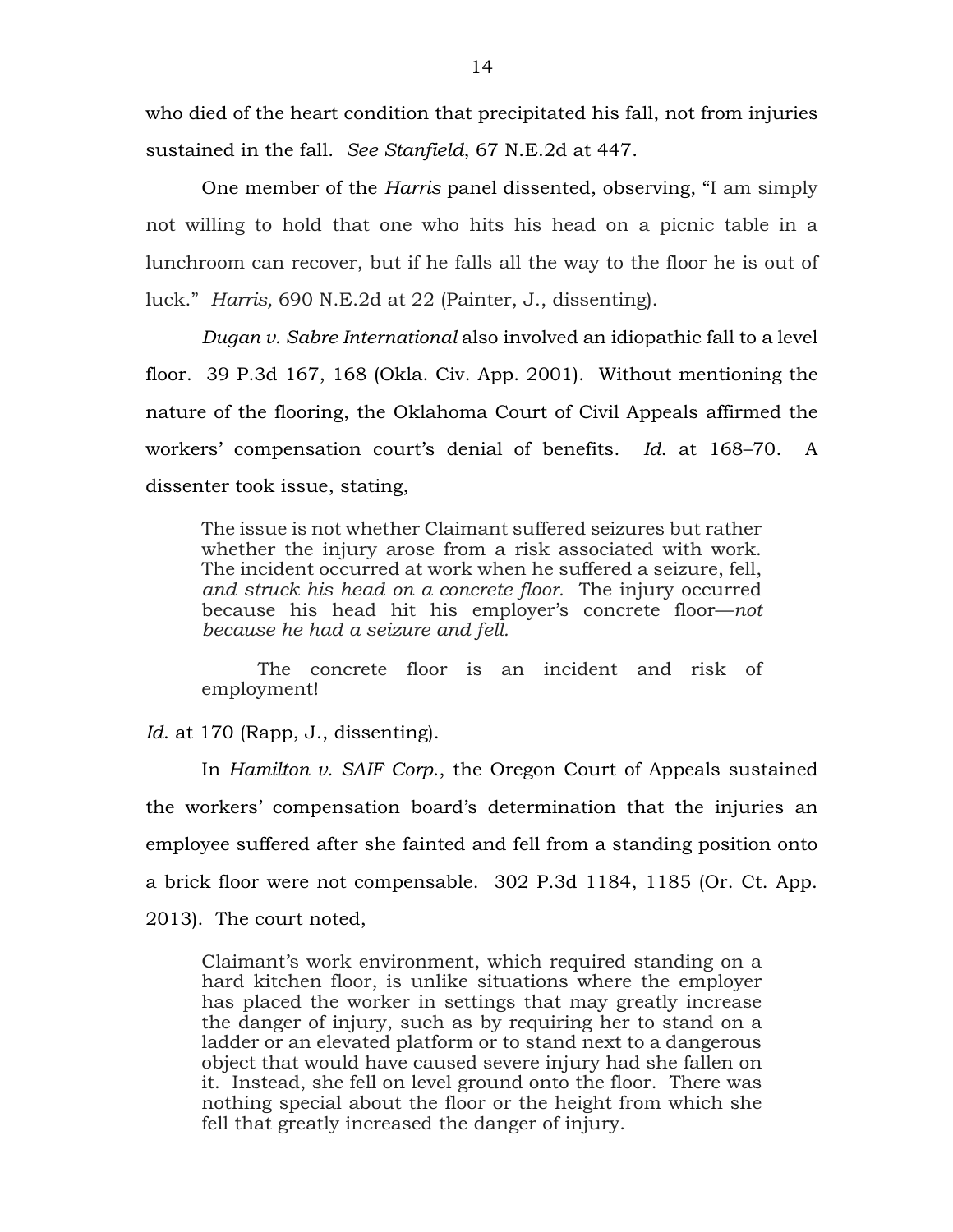*Id.* at 1188. Significantly, the court there applied a "greatly increased the danger" standard which does not conform with Iowa law. *Id*.

Several points about these out-of-state authorities can be noted. In some instances, the courts applied a "special" or "greatly increased" risk standard that doesn't appear to match Iowa law. *See Gates Rubber*, 705 P.2d at 7; *Hamilton*, 302 P.3d at 1188; *Kraynick*, 148 N.W.2d at 671. Three of the decisions, one of them fairly recent, drew dissents. *See Pollock*, 105 N.E.2d at 514; *Harris*, 690 N.E.2d at 22; *Dugan*, 39 P.3d at 170. Overall, many of the foregoing decisions rest on *legal* determinations that the hardness of the floor can never constitute an increased risk attributable to the employment. *See Gates Rubber*, 705 P.2d at 7; *Kovatch*, 679 N.E.2d at 944 n.6; *Luvaul*, 384 P.2d at 890; *Harris*, 690 N.E.2d at 20 (majority opinion); *Hamilton*, 302 P.3d at 1188; *Zuchowski*, 229 A.2d at 66; *Bagwell*, 88 S.E.2d at 615; *Kraynick*, 148 N.W.2d at 671. In our view, that approach is off the mark because it transforms a factual issue into a legal one.

In *Chapman v. Hanson Scale Co*., the Mississippi Supreme Court went arguably too far in the opposite direction in reversing a denial of benefits for an idiopathic fall to a concrete floor. 495 So. 2d 1357, 1358 (Miss. 1986). The court reasoned, "We consider exposure to falls upon a concrete floor a sufficient risk attendant upon employment so that an injury caused in part thereby is compensable." *Id.* at 1361. This too strikes us as converting a factual matter into a legal one, by holding in effect that idiopathic falls to concrete floors are *always* compensable. *See also George v. Great E. Food Prods., Inc*., 207 A.2d 161, 161–63 (N.J. 1965) (finding as a matter of law that an idiopathic fall to a concrete floor resulting in a skull fracture was compensable).

We believe the court hit the right note in *Duval County School Board v. Golly*, 867 So. 2d 491 (Fla Dist. Ct. App. 2004). There the claimant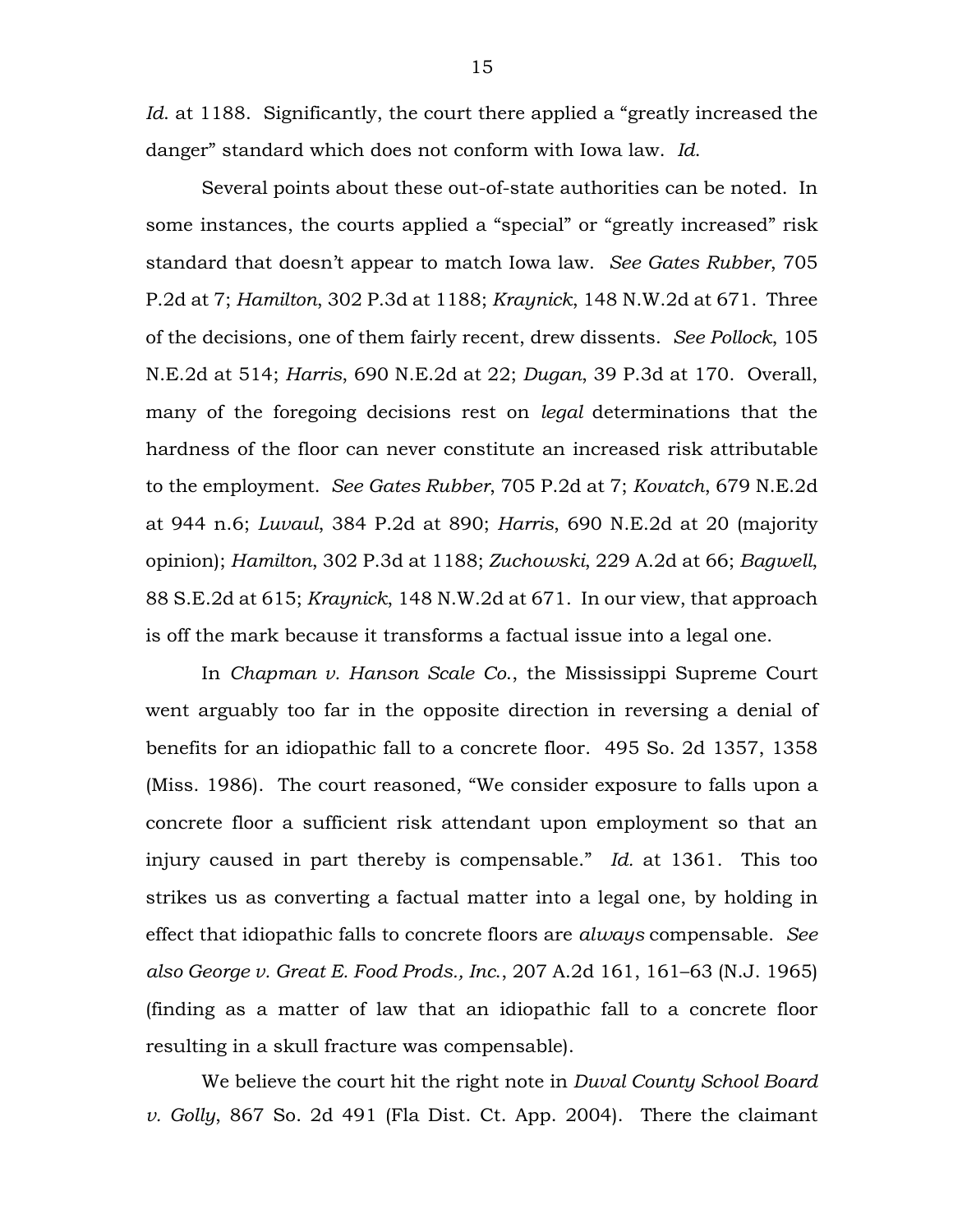suffered a severe closed head injury after undergoing a seizure and falling on a concrete walkway. *Id*. at 491–92. Benefits were awarded. *Id*. On appeal, the Florida District Court of Appeal reversed and remanded for further proceedings. *Id*. at 494. It concluded that "a fall to a level concrete floor is [not] automatically compensable" and that there had to be "a particularized finding of special or increased hazard." *Id*. It faulted the judge of compensation claims because he "felt constrained by [a prior case] to find that the concrete surface was, as a matter of law, an increased hazard." *Id*.; *see also Prince*, 155 N.E.2d at 554 (upholding a denial of benefits as "not against the manifest weight of the evidence"); *Pollock*, 105 N.E.2d at 513 (declining to say "that the quantum of evidence was so meagre as to show that the finding does not rest upon a rational basis"); *Tex. Emp'rs Ins. v. Page*, 553 S.W.2d 98, 101 (Tex. 1977) (holding that a level-ground idiopathic fall does not necessarily preclude recovery and that it was a factual issue "whether the surface represented such a hazard within the scope of [the claimant's] employment as to allow recovery for the fall and resultant injury").

We can think of two other reasons for us to allow the workers' compensation commissioner to consider the hardness of the floor *factually*, instead of our deeming it *legally* insufficient in every idiopathic fall case. First, although most of the reported cases end up denying recovery, the divergence of authority and the presence of dissenting opinions suggest that reasonable people can come to different conclusions. Given that the underlying question is really a factual one, i.e., whether the conditions of employment increased the employee's risk, it makes sense for that question to be decided on a case-by-case basis by the commissioner based on the factual record.

Second, we have long applied the workers' compensation statute "broadly and liberally in keeping with its humanitarian objective: the benefit of the worker and the worker's dependents." *Xenia Rural Water*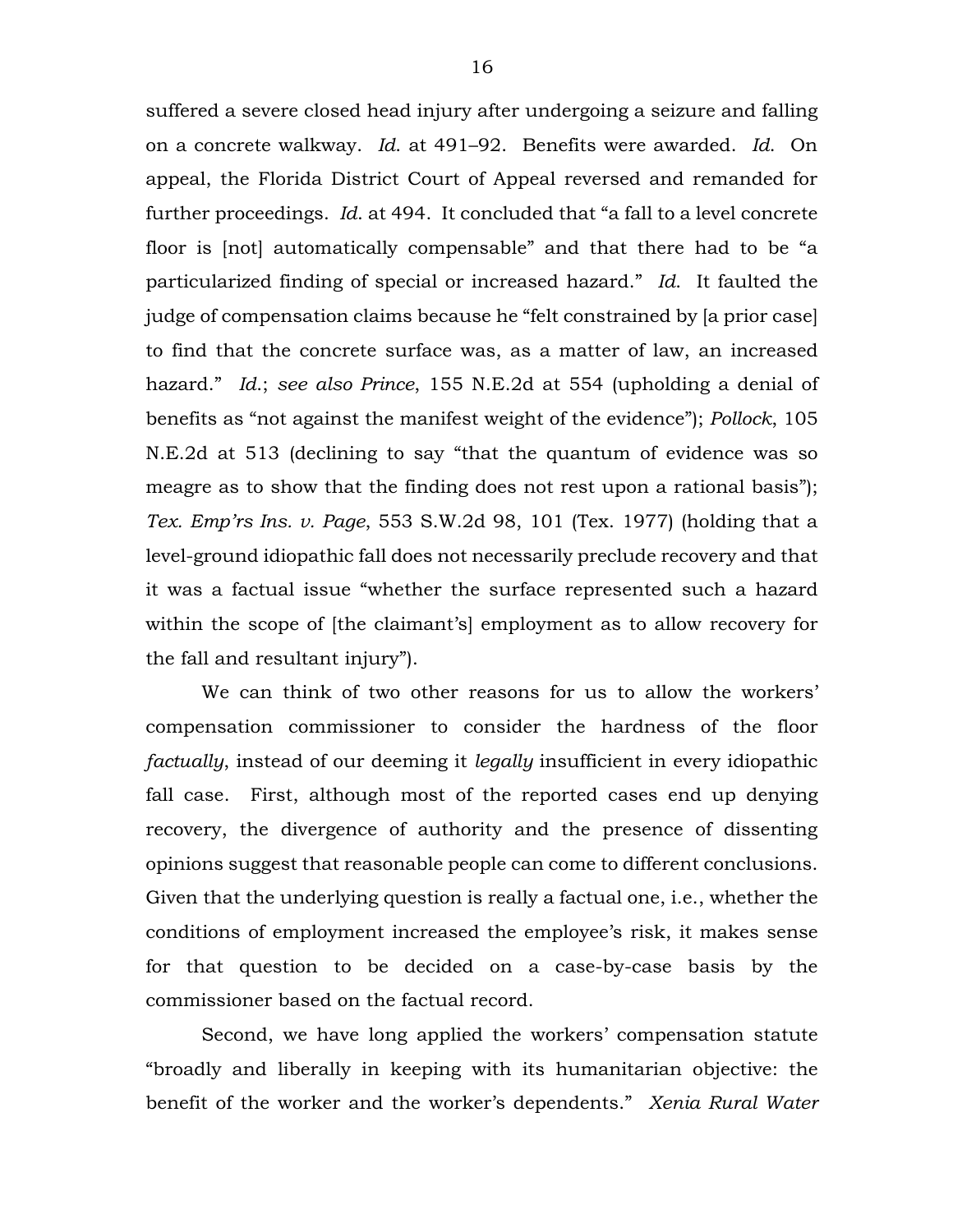*Dist*., 786 N.W.2d at 257. This includes cases where the issue was whether the accident arose out of and in the course of employment. *Id*. at 253–55; *see also 2800 Corp. v. Fernandez*, 528 N.W.2d 124, 129–30 (Iowa 1995); *Hanson v. Reichelt*, 452 N.W.2d 164, 168 (Iowa 1990).

Therefore, consistent with *Koehler Electric*, in idiopathic-fall cases, we believe the claimant should have both the burden and the opportunity to meet the increased-risk test. *See Koehler Elec*., 608 N.W.2d at 5. That is, there is no hard-and-fast rule in Iowa that idiopathic falls onto level floors are never compensable. Nor is there a legal principle that idiopathic falls to hard floors are always compensable. Rather, the claimant may recover if he or she proves that "a condition of his [or her] employment increased the risk of injury." *Id*. at 5.[1](#page-16-0)

We pause to discuss one last case, from a neighboring jurisdiction. Recently, in fact too recently to be incorporated in the parties' briefing here, the Nebraska Supreme Court decided a case somewhat similar to ours. In *Maroulakos v. Walmart Associates, Inc*., a Walmart employee suffered an idiopathic seizure and fell to the ground, receiving a facial laceration, sinus fractures, and possibly a traumatic brain injury. 915 N.W.2d 432, 436–37 (Neb. 2018). Originally, the employee primarily argued that he had tripped over a pallet—i.e., that the fall was not idiopathic. *Id*. at 437. On appeal, he tried to claim that he had fallen into an industrial shelving unit on his way to the floor and that the increaseddanger rule entitled him to recovery*. Id*. The court found a lack of factual

<span id="page-16-0"></span> <sup>1</sup>The actual-risk rule that we relied upon in *Lakeside Casino* remains appropriate for *unexplained* rather than *idiopathic* injuries, such as the fall that occurred in that case. *See Lakeside Casino*, 743 N.W.2d at 177–78. Notably, in *Lakeside Casino*, we distinguished the prior case of *McIlravy v. North River Insurance Co*., 653 N.W.2d 323, 326, 331 (Iowa 2002), where the claimant's knee popped as he was simply walking across a level cement floor. *See id.* at 175 & n.4, 177. Based on that information alone, the employer had a reasonable basis for initially denying workers' compensation benefits. *See McIlravy*, 653 N.W.2d at 331. But the fact that merely walking across a level floor might not meet the actual-risk test says nothing about whether falling on a ceramic tile floor would meet the increased-risk test.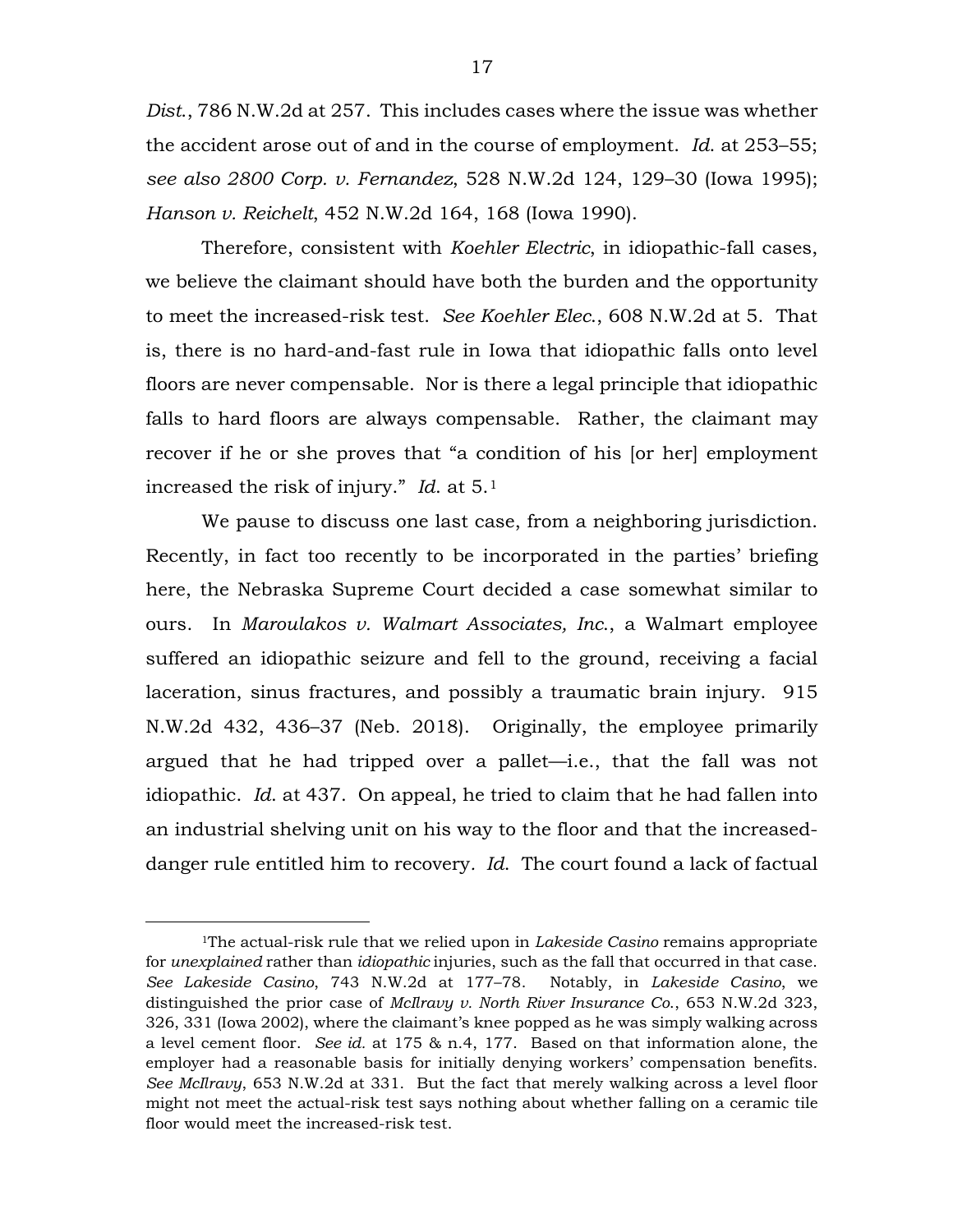support for the employee's new theory that his head had encountered a shelving unit on the way down. *Id*. at 440. As the court put it,

Maroulakos did not present any evidence that his facial and potential [brain injuries](https://1.next.westlaw.com/Link/Document/FullText?entityType=injury&entityId=Iaf351cbb475411db9765f9243f53508a&originationContext=document&transitionType=DocumentItem&contextData=(sc.Default)) were inconsistent with a fall to a hard tile floor or that his potential [brain injuries](https://1.next.westlaw.com/Link/Document/FullText?entityType=injury&entityId=Iaf351cbb475411db9765f9243f53508a&originationContext=document&transitionType=DocumentItem&contextData=(sc.Default)) did not result solely from his idiopathic condition. Therefore, any finding that the increased-danger rule did apply would have been purely speculative.

*Id*.

In *Maroulakos*, the employee apparently did not try to argue that an idiopathic fall directly to the floor could have been compensable under the increased-danger rule. *See id*. And we do not know exactly what the flooring inside that Walmart was like. Here, by contrast, the employee *is* arguing that his fall to the floor should have been compensable under the increased-risk test. We see no logical reason why that test could not, in an appropriate case, be met.

# **IV. Conclusion.**

In sum, we conclude that whether injuries suffered in an idiopathic fall directly to the floor at a workplace "aris[es] out of  $\dots$  employment" is a factual matter, not a legal one. The factual question to be determined is whether a condition of employment "increased the risk of injury." *Koehler Elec*., 608 N.W.2d at 5. For the foregoing reasons, we reverse the judgment of the district court and remand to the district court with instructions to remand this matter to the commissioner for further proceedings consistent with this opinion.

## **REVERSED AND REMANDED.**

All justices concur except Waterman, J., who dissents, and Christensen, J., who takes no part.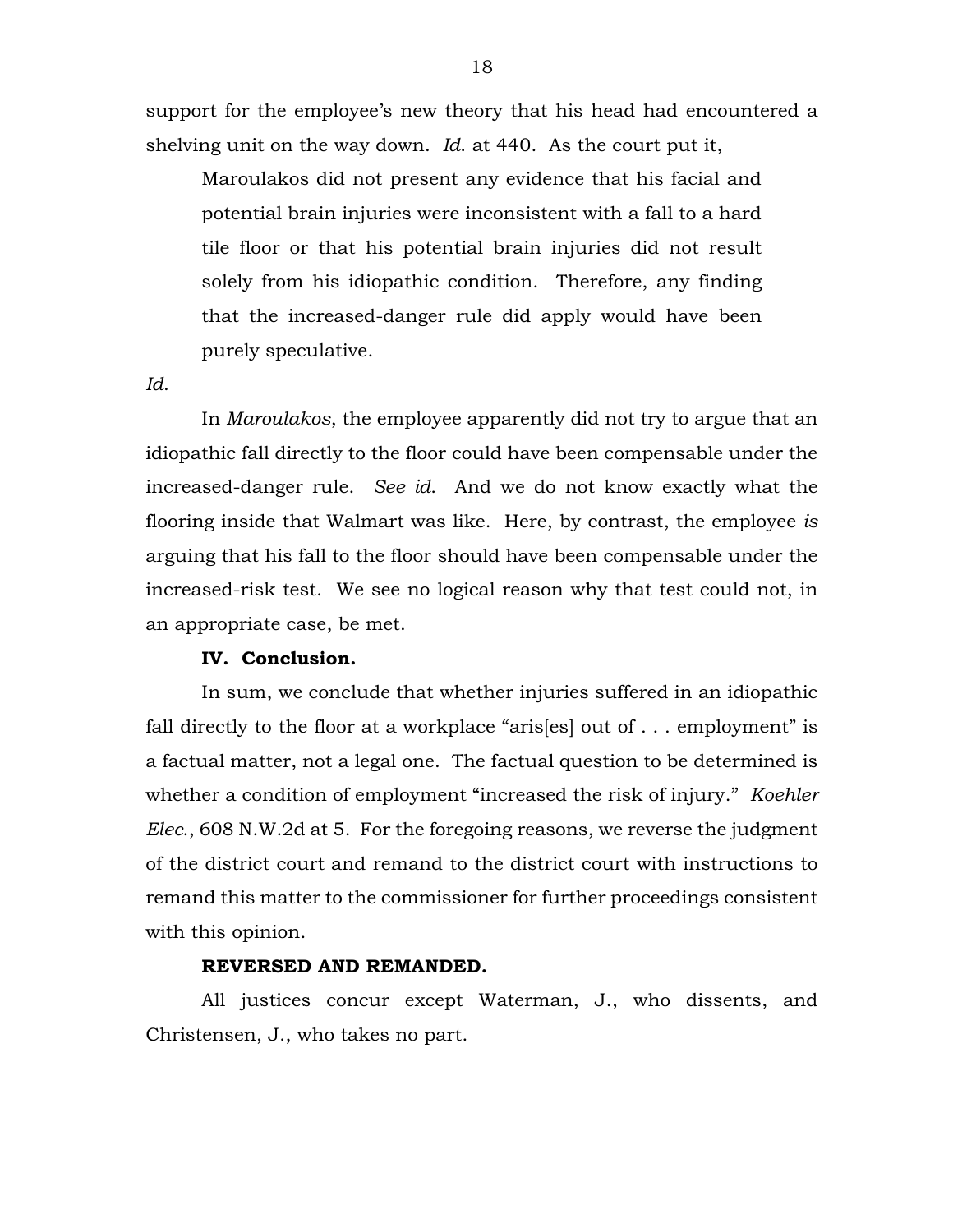#### **WATERMAN, Justice (dissenting).**

I respectfully dissent and would affirm the decisions of the district court and commissioner that Jason Bluml's injuries from his idiopathic fall onto a level floor are not compensable as a matter of law under Iowa Code chapter 85 (2011). The ceramic tile floor was not slippery. Hardsurface floors are ubiquitous and not a hazard of employment. It is undisputed that Bluml's seizure was unrelated to his working conditions. It is fortuitous that he fell due to his seizure at work rather than after hours walking down a concrete sidewalk or on some other hard surface. Before today, we have never held an idiopathic fall from a standing or walking position onto a level floor of any surface was compensable.

In *Koehler Electric v. Wills*, the last time we addressed idiopathic falls under chapter 85, we upheld workers' compensation benefits for injuries sustained in a fall from a ladder, but did so "based on common experience that the risk of injury is greater when one falls from a height of four to five feet onto a concrete floor *than when one falls on level ground*." 608 N.W.2d 1, 5 (Iowa 2000) (emphasis added). I agree that injuries sustained in a fall from a ladder or scaffolding are compensable. But injuries are not compensable when the employee's personal health problem results in a fall while walking or standing on a level, dry floor. Bluml was working behind a counter without the hazardous risk of being four to five feet up a ladder.

As the court acknowledges, a majority of jurisdictions have determined as a matter of law that idiopathic falls on a level floor (including concrete floors and other hard surfaces) are not compensable. I would follow the majority rule and the respected treatise, 1 Arthur Larson et al., *Larson's Workers' Compensation Law* § 9.01[4][a], at 9-7 to 9-8 (2018) ("A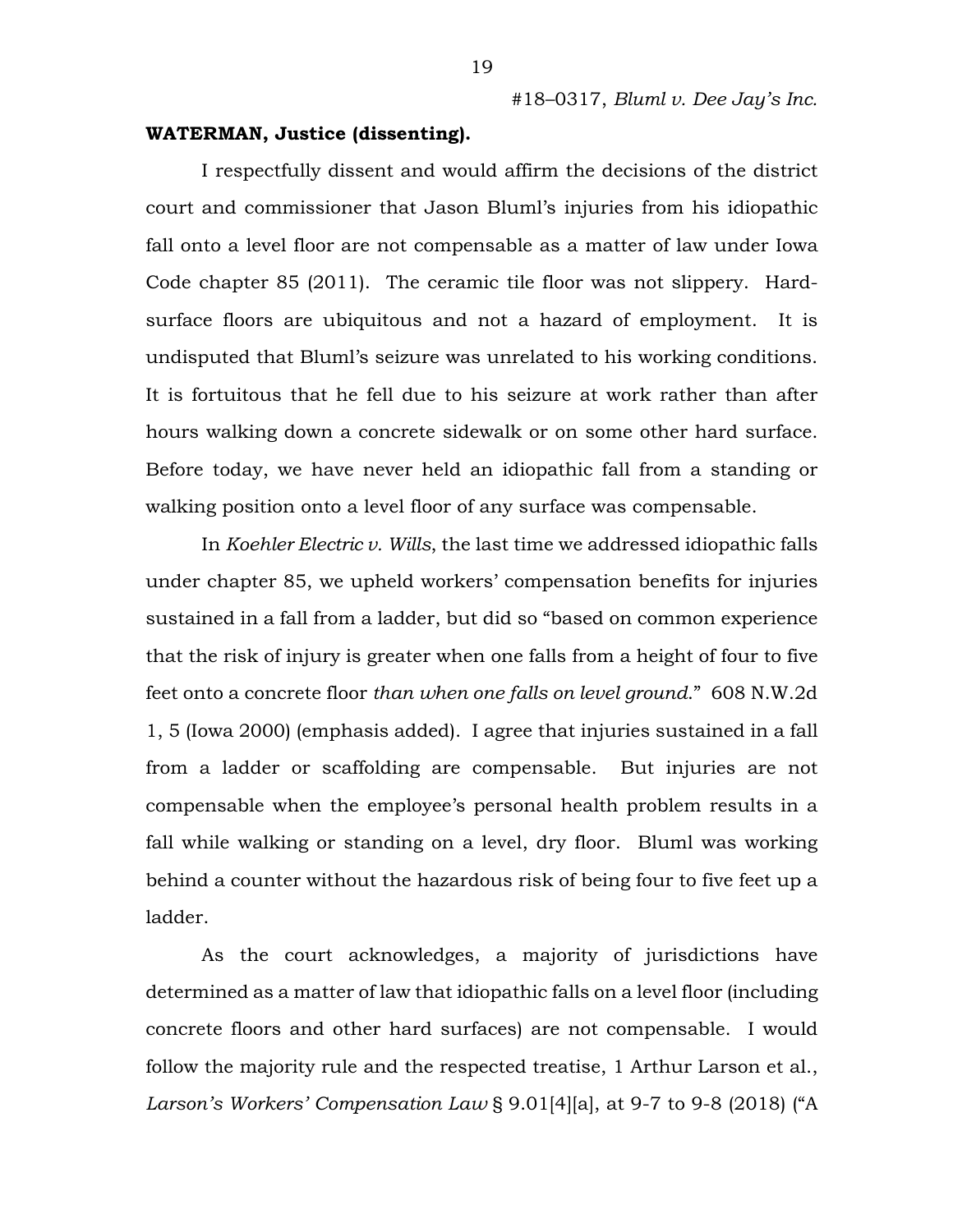distinct majority of jurisdictions . . . have denied compensation in levelfall cases."), applying this bright-line rule. Instead, today's decision makes Iowa an outlier and undermines the careful balance the legislature struck with our workers' compensation law.

"The workers' compensation statute is not a general health insurance policy that extends to any and all injuries that happen to occur while on the job." *Miedema v. Dial Corp*., 551 N.W.2d 309, 312 (Iowa 1996). Rather, the purpose of Iowa Code chapter 85 "is to make statutory compensation available to employees when the employees sustain injuries as a result of the hazards of the business." *Staff Mgmt. v. Jimenez*, 839 N.W.2d 640, 650 (Iowa 2013). "It is well settled in Iowa that for an injury to be compensable, it must occur both in the course of and arise out of employment." *Miedema*, 551 N.W.2d at 310–11; *see also* Iowa Code § 85.3(1) (requiring compensation "for any and all personal injuries sustained by an employee arising out of and in the course of the employment"). Bluml was required to prove that his injury "arose out of his employment" at Long John Silver's. *Miedema*, 551 N.W.2d at 311 (requiring a "causal connection . . . between the conditions of his employment and the injury"). "This means that [his injury] must be a rational consequence of a hazard connected with the employment." *Id.* (quoting *Cedar Rapids Cmty. Sch. v. Cady*, 278 N.W.2d 298, 299 (Iowa 1979)). The commissioner correctly determined that a dry, level floor at a fast-food restaurant is not a workplace hazard as a matter of law. There is no hazard to prevent or guard against.

On remand, the commissioner may still find factually that Bluml's injury did not arise out of his employment. Nevertheless, our court leaves the door open to a contrary finding and resulting costly payout that would eviscerate section 85.3(1)'s "arising out of . . . the employment" proof